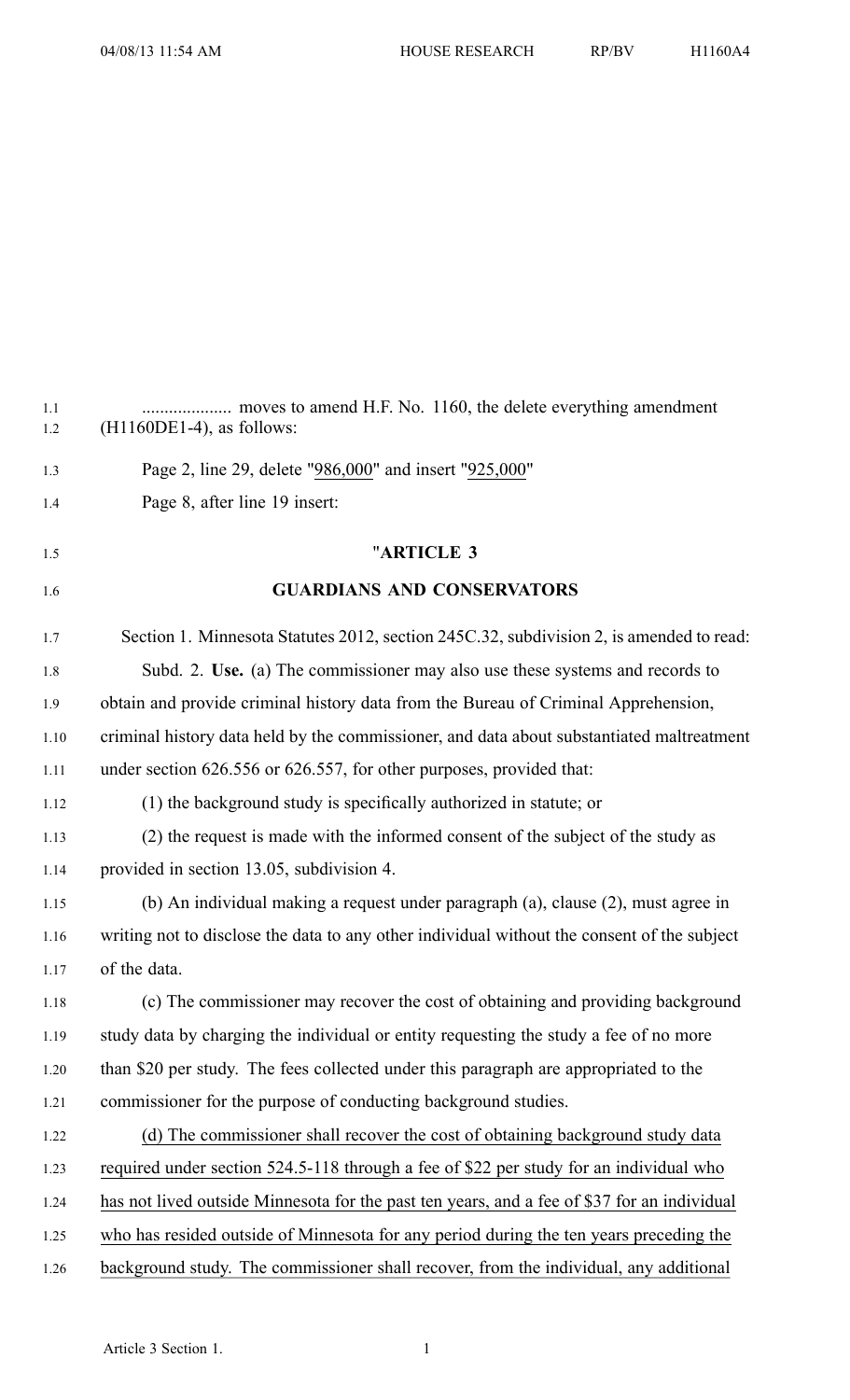- 2.1 fees charged by other states' licensing agencies that are associated with these data requests. 2.2 Fees under subdivision 3 also apply when criminal history data from the National Criminal 2.3 Records Repository is required.
- 2.4 Sec. 2. Minnesota Statutes 2012, section 524.5-118, subdivision 1, is amended to read: 2.5 Subdivision 1. **When required; exception.** (a) The court shall require <sup>a</sup> background 2.6 study under this section:
- 2.7 (1) before the appointment of <sup>a</sup> guardian or conservator, unless <sup>a</sup> background study 2.8 has been done on the person under this section within the previous five two years; and
- 2.9 (2) once every five two years after the appointment, if the person continues to serve 2.10 as <sup>a</sup> guardian or conservator.
- 2.11 (b) The background study must include:
- 2.12 (1) criminal history data from the Bureau of Criminal Apprehension, other criminal 2.13 history data held by the commissioner of human services, and data regarding whether the 2.14 person has been a perpetrator of substantiated maltreatment of a vulnerable adult and a 2.15 or minor.;
- 2.16 (e) The court shall request a search of the (2) criminal history data from the National 2.17 Criminal Records Repository if the proposed guardian or conservator has not resided in 2.18 Minnesota for the previous five ten years or if the Bureau of Criminal Apprehension 2.19 information received from the commissioner of human services under subdivision 2, 2.20 paragraph (b), indicates that the subject is <sup>a</sup> multistate offender or that the individual's 2.21 multistate offender status is undetermined.; and
- 2.22 (3) state licensing agency data if the proposed guardian or conservator has ever been 2.23 denied <sup>a</sup> professional license in the state of Minnesota or elsewhere that is directly related 2.24 to the responsibilities of <sup>a</sup> professional fiduciary, or has ever held <sup>a</sup> professional license 2.25 directly related to the responsibilities of <sup>a</sup> professional fiduciary that was conditioned,
- 2.26 suspended, revoked, or canceled.
- 2.27 (d) (c) If the guardian or conservator is not an individual, the background study must 2.28 be done on all individuals currently employed by the proposed guardian or conservator 2.29 who will be responsible for exercising powers and duties under the guardianship or 2.30 conservatorship.
- 2.31 (e) (d) If the court determines that it would be in the best interests of the ward or 2.32 protected person to appoint <sup>a</sup> guardian or conservator before the background study can 2.33 be completed, the court may make the appointment pending the results of the study, 2.34 however, the background study must then be completed as soon as reasonably possible 2.35 after appointment, no later than 30 days after appointment.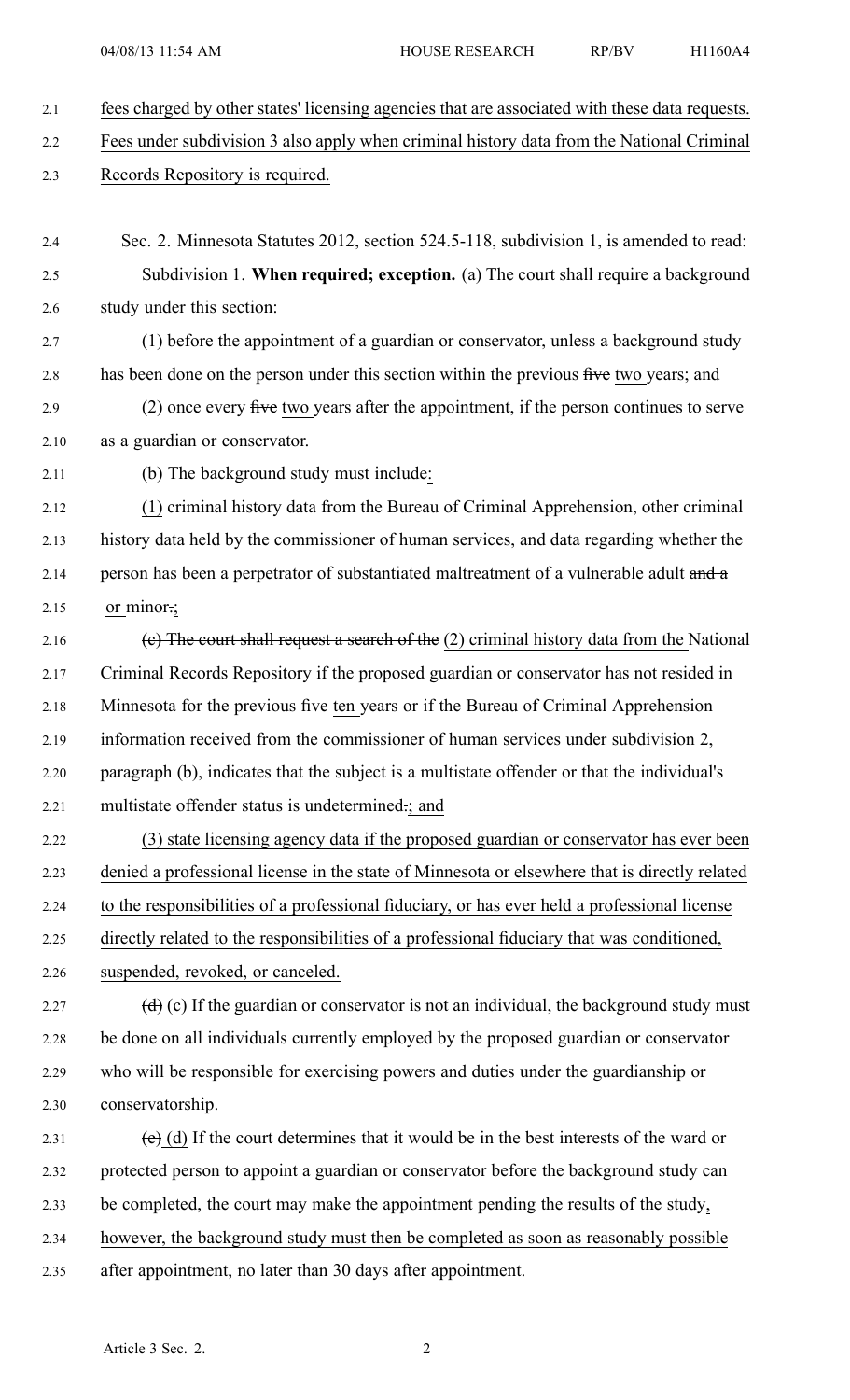3.1  $(f)$  (e) The fee for conducting a background study for appointment of a professional 3.2 guardian or conservator must be paid by the guardian or conservator. In other cases, 3.3 the fee must be paid as follows: 3.4 (1) if the matter is proceeding in forma pauperis, the fee is an expense for purposes 3.5 of section 524.5-502, paragraph (a); 3.6 (2) if there is an estate of the ward or protected person, the fee must be paid from 3.7 the estate; or 3.8 (3) in the case of <sup>a</sup> guardianship or conservatorship of the person that is not 3.9 proceeding in forma pauperis, the court may order that the fee be paid by the guardian or 3.10 conservator or by the court. 3.11 (g) (f) The requirements of this subdivision do not apply if the guardian or 3.12 conservator is: 3.13 (1) <sup>a</sup> state agency or county; 3.14 (2) <sup>a</sup> paren<sup>t</sup> or guardian of <sup>a</sup> proposed ward or protected person who has <sup>a</sup> 3.15 developmental disability, if the paren<sup>t</sup> or guardian has raised the proposed ward or 3.16 protected person in the family home until the time the petition is filed, unless counsel 3.17 appointed for the proposed ward or protected person under section 524.5-205, paragraph 3.18 (d); 524.5-304, paragraph (b); 524.5-405, paragraph (a); or 524.5-406, paragraph (b), 3.19 recommends <sup>a</sup> background study; or 3.20 (3) <sup>a</sup> bank with trust powers, bank and trust company, or trust company, organized 3.21 under the laws of any state or of the United States and which is regulated by the 3.22 commissioner of commerce or <sup>a</sup> federal regulator. 3.23 Sec. 3. Minnesota Statutes 2012, section 524.5-118, is amended by adding <sup>a</sup> 3.24 subdivision to read: 3.25 Subd. 2a. **Procedure; state licensing agency data.** The court shall reques<sup>t</sup> the 3.26 commissioner of human services to provide the court within 25 working days of receipt of 3.27 the reques<sup>t</sup> with licensing agency data from the appropriate Minnesota licensing agencies, 3.28 which agencies shall provide such data to the commissioner within ten working days, upon 3.29 an email reques<sup>t</sup> by the commissioner. The data provided by the commissioner to the court 3.30 shall include, as applicable, license number and status; original date of issue; last renewal 3.31 date; expiration date; date of the denial, condition, suspension, revocation, or cancellation; 3.32 the name of the licensing agency that denied, conditioned, suspended, revoked, or canceled 3.33 the license; and the basis for the denial, condition, suspension, revocation, or cancellation 3.34 of the license. If the proposed guardian or conservator has resided in <sup>a</sup> state other than 3.35 Minnesota in the previous ten years, licensing agency data shall also include the licensing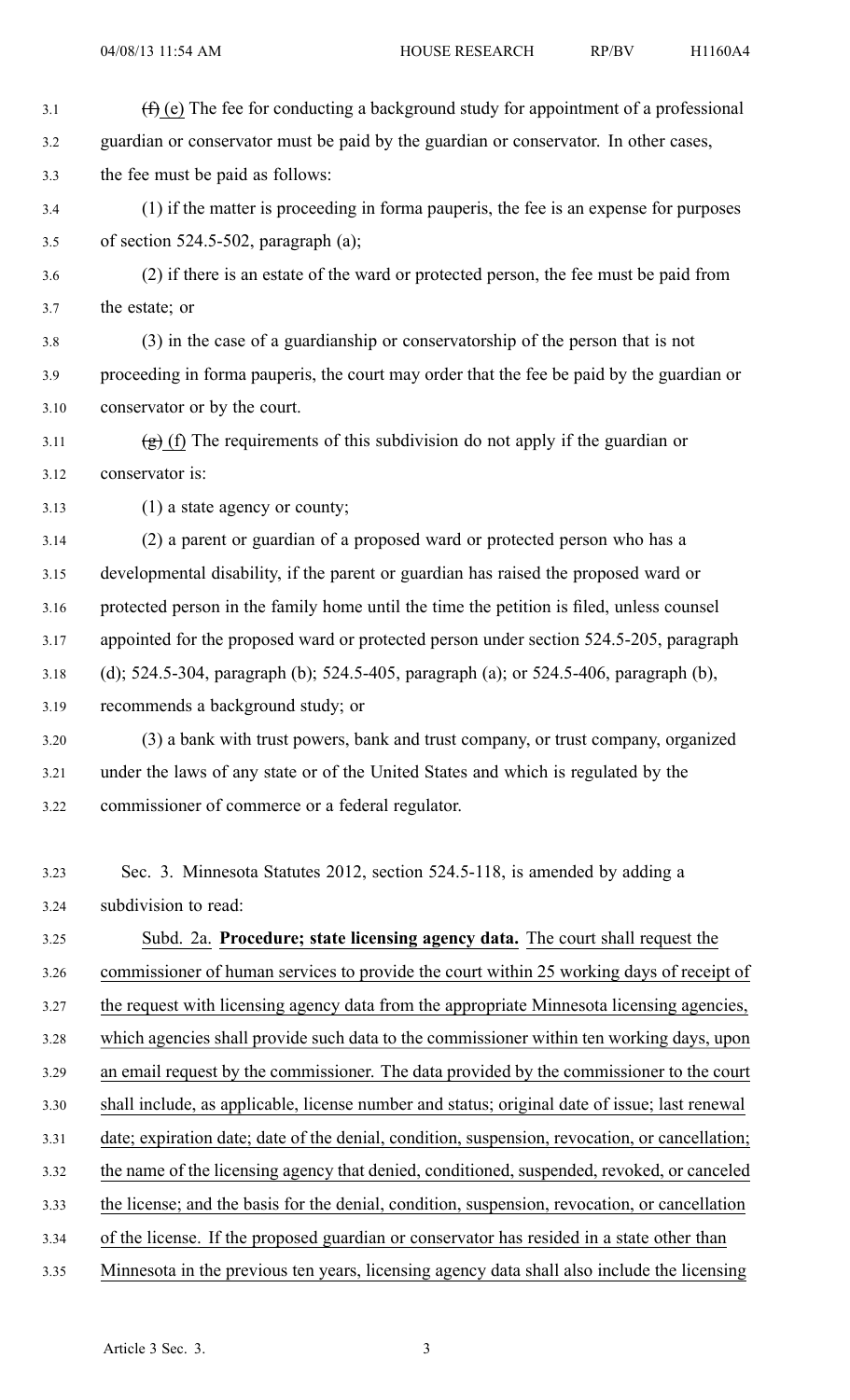4.1 agency data from any other state where the proposed guardian or conservator resided. If 4.2 the proposed guardian or conservator has or has had <sup>a</sup> professional license in another state 4.3 that is directly related to the responsibilities of <sup>a</sup> professional fiduciary, state licensing 4.4 agency data shall also include data from the relevant licensing agency of that state. 4.5 Sec. 4. Minnesota Statutes 2012, section 524.5-303, is amended to read: 4.6 **524.5-303 JUDICIAL APPOINTMENT OF GUARDIAN: PETITION.** 4.7 (a) An individual or <sup>a</sup> person interested in the individual's welfare may petition for 4.8 <sup>a</sup> determination of incapacity, in whole or in part, and for the appointment of <sup>a</sup> limited 4.9 or unlimited guardian for the individual. 4.10 (b) The petition must set forth the petitioner's name, residence, current address if 4.11 different, relationship to the respondent, and interest in the appointment and, to the extent 4.12 known, state or contain the following with respec<sup>t</sup> to the respondent and the relief requested: 4.13 (1) the respondent's name, age, principal residence, current street address, and, if 4.14 different, the address of the dwelling in which it is proposed that the respondent will 4.15 reside if the appointment is made; 4.16 (2) the name and address of the respondent's: 4.17 (i) spouse, or if the respondent has none, an adult with whom the respondent has 4.18 resided for more than six months before the filing of the petition; and 4.19 (ii) adult children or, if the respondent has none, the respondent's parents and adult 4.20 brothers and sisters, or if the respondent has none, at least one of the adults nearest in 4.21 kinship to the respondent who can be found; 4.22 (3) the name of the administrative head and address of the institution where the 4.23 respondent is <sup>a</sup> patient, resident, or client of any hospital, nursing home, home care 4.24 agency, or other institution; 4.25 (4) the name and address of any legal representative for the respondent; 4.26 (5) the name, address, and telephone number of any person nominated as guardian 4.27 by the respondent in any manner permitted by law, including <sup>a</sup> health care agen<sup>t</sup> nominated 4.28 in <sup>a</sup> health care directive; 4.29 (6) the name, address, and telephone number of any proposed guardian and the 4.30 reason why the proposed guardian should be selected; 4.31 (7) the name and address of any health care agen<sup>t</sup> or proxy appointed pursuan<sup>t</sup> to 4.32 <sup>a</sup> health care directive as defined in section 145C.01, <sup>a</sup> living will under chapter 145B, 4.33 or other similar document executed in another state and enforceable under the laws of 4.34 this state;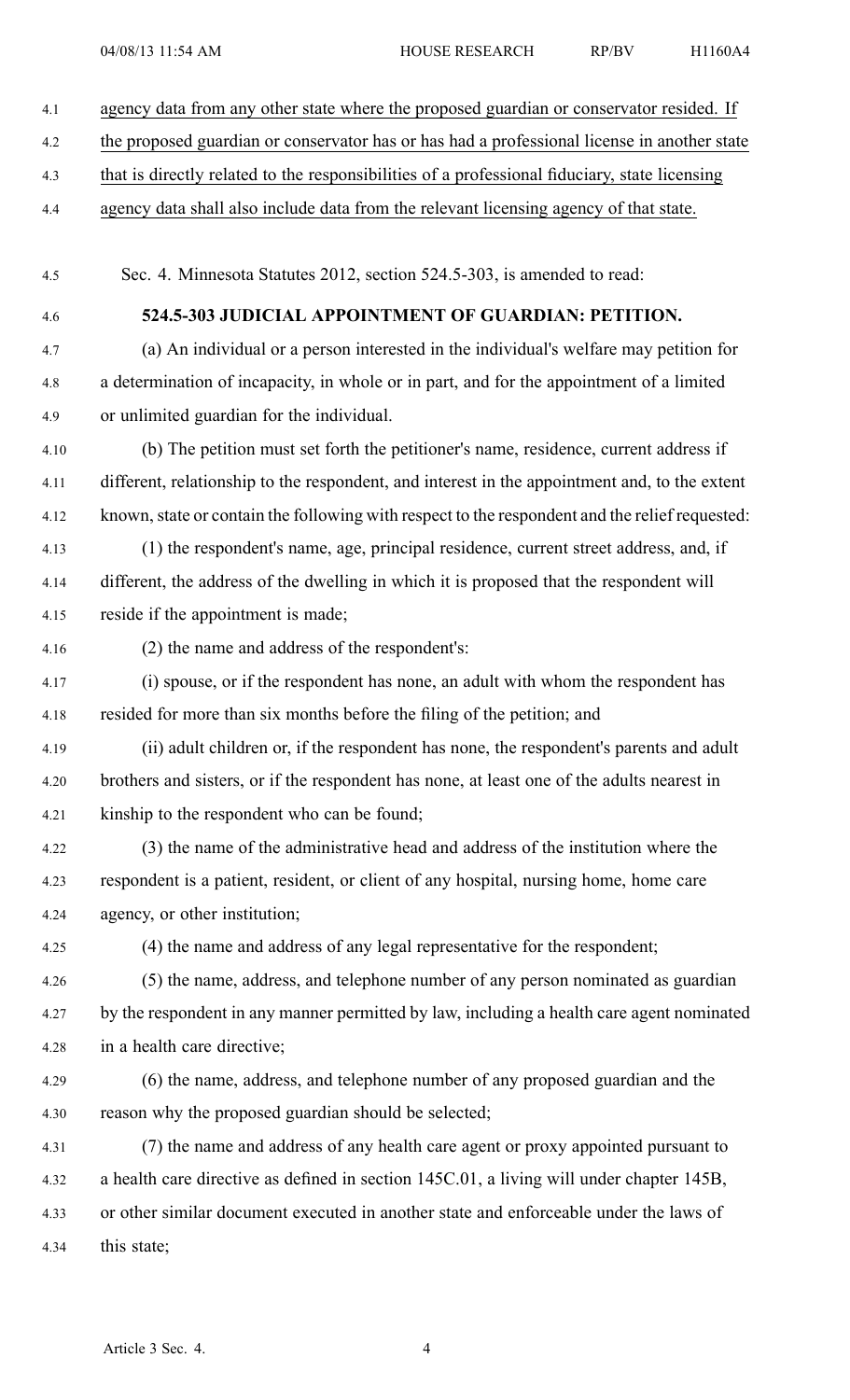| 5.1  | (8) the reason why guardianship is necessary, including a brief description of the         |
|------|--------------------------------------------------------------------------------------------|
| 5.2  | nature and extent of the respondent's alleged incapacity;                                  |
| 5.3  | (9) if an unlimited guardianship is requested, the reason why limited guardianship         |
| 5.4  | is inappropriate and, if a limited guardianship is requested, the powers to be granted to  |
| 5.5  | the limited guardian; and                                                                  |
| 5.6  | (10) a general statement of the respondent's property with an estimate of its value,       |
| 5.7  | including any insurance or pension, and the source and amount of any other anticipated     |
| 5.8  | income or receipts.                                                                        |
| 5.9  | (c) The petition must also set forth the following information regarding the proposed      |
| 5.10 | guardian or any employee of the guardian responsible for exercising powers and duties      |
| 5.11 | under guardianship:                                                                        |
| 5.12 | (1) whether the proposed guardian has ever been removed for cause from serving as          |
| 5.13 | a guardian or conservator and, if so, the case number and court location; and              |
| 5.14 | (2) if the proposed guardian is a professional guardian or conservator, a summary of       |
| 5.15 | the proposed guardian's educational background and relevant work and other experience.;    |
| 5.16 | (3) whether the proposed guardian has ever applied for or held, at any time, any           |
| 5.17 | professional license, and if so, the name of the licensing agency, and as applicable, the  |
| 5.18 | license number and status; whether the license is active or has been denied, conditioned,  |
| 5.19 | suspended, revoked, or canceled; and the basis for the denial, condition, suspension,      |
| 5.20 | revocation, or cancellation of the license;                                                |
| 5.21 | (4) whether the proposed guardian has ever been found civilly liable in an action          |
| 5.22 | that involved fraud, misrepresentation, material omission, misappropriation, theft, or     |
| 5.23 | conversion, and if so, the case number and court location;                                 |
| 5.24 | (5) whether the proposed guardian has ever filed for or received protection under the      |
| 5.25 | bankruptcy laws, and if so, the case number and court location;                            |
| 5.26 | (6) whether the proposed guardian has any outstanding civil monetary judgments             |
| 5.27 | against the proposed guardian, and if so, the case number, court location, and outstanding |
| 5.28 | amount owed;                                                                               |
| 5.29 | (7) whether an order for protection or harassment restraining order has ever been          |
| 5.30 | issued against the proposed guardian, and if so, the case number and court location; and   |
| 5.31 | (8) whether the proposed guardian has ever been convicted of a crime other than a          |
| 5.32 | petty misdemeanor or traffic offense, and if so, the case number and the crime of which    |
| 5.33 | the guardian was convicted.                                                                |
|      |                                                                                            |

5.34 Sec. 5. Minnesota Statutes 2012, section 524.5-316, is amended to read: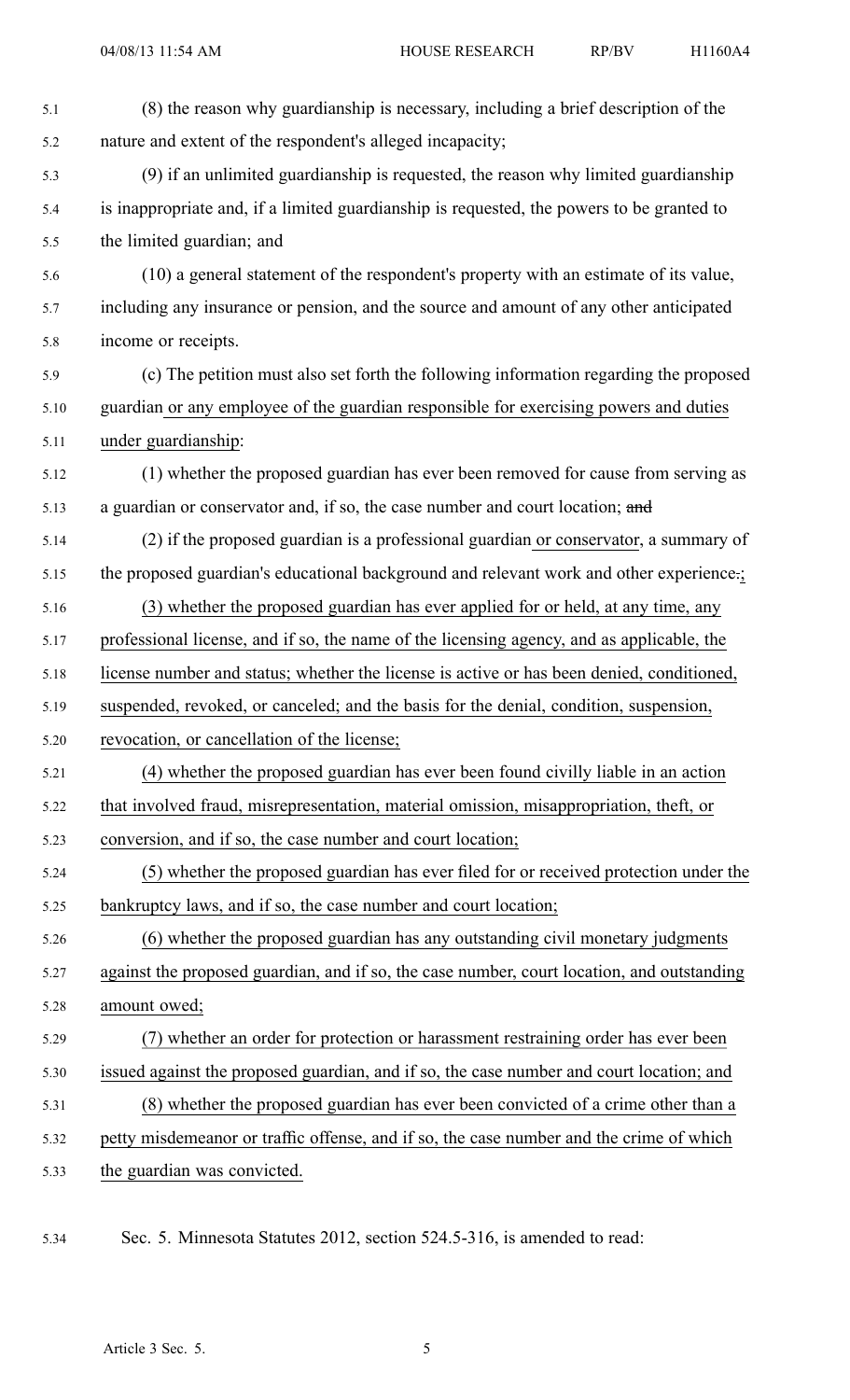| 6.1  | 524.5-316 REPORTS; MONITORING OF GUARDIANSHIP; COURT                                         |
|------|----------------------------------------------------------------------------------------------|
| 6.2  | <b>ORDERS.</b>                                                                               |
| 6.3  | (a) A guardian shall report to the court in writing on the condition of the ward at least    |
| 6.4  | annually and whenever ordered by the court. A copy of the report must be provided to the     |
| 6.5  | ward and to interested persons of record with the court. A report must state or contain:     |
| 6.6  | (1) the current mental, physical, and social condition of the ward;                          |
| 6.7  | (2) the living arrangements for all addresses of the ward during the reporting period;       |
| 6.8  | (3) any restrictions placed on the ward's right to communication and visitation with         |
| 6.9  | persons of the ward's choice and the factual bases for those restrictions;                   |
| 6.10 | (4) the medical, educational, vocational, and other services provided to the ward and        |
| 6.11 | the guardian's opinion as to the adequacy of the ward's care;                                |
| 6.12 | (5) a recommendation as to the need for continued guardianship and any                       |
| 6.13 | recommended changes in the scope of the guardianship;                                        |
| 6.14 | (6) an address and telephone number where the guardian can be contacted; and                 |
| 6.15 | (7) whether the guardian has ever been removed for cause from serving as a guardian          |
| 6.16 | or conservator and, if so, the case number and court location;                               |
| 6.17 | (8) any changes occurring that would affect the accuracy of information contained            |
| 6.18 | in the most recent criminal background study of the guardian conducted under section         |
| 6.19 | $524.5 - 118$ ; and                                                                          |
| 6.20 | $(9)$ (7) if applicable, the amount of reimbursement for services rendered to the ward       |
| 6.21 | that the guardian received during the previous year that were not reimbursed by county       |
| 6.22 | contract.                                                                                    |
| 6.23 | (b) A guardian shall report to the court in writing within 30 days of the occurrence         |
| 6.24 | of any of the events listed in this subdivision. The guardian must report any of the         |
| 6.25 | occurrences in this subdivision and follow the same reporting requirements in this           |
| 6.26 | subdivision for any employee of the guardian responsible for exercising powers and           |
| 6.27 | duties under the guardianship. A copy of the report must be provided to the ward and to      |
| 6.28 | interested persons of record with the court. A guardian shall report when:                   |
| 6.29 | (1) the guardian is removed for cause from serving as a guardian or conservator, and         |
| 6.30 | if so, the case number and court location;                                                   |
| 6.31 | (2) the guardian has a professional license denied, conditioned, suspended, revoked,         |
| 6.32 | or canceled, and if so, the licensing agency and license number, and the basis for denial,   |
| 6.33 | condition, suspension, revocation, or cancellation of the license;                           |
| 6.34 | (3) the guardian is found civilly liable in an action that involves fraud,                   |
| 6.35 | misrepresentation, material omission, misappropriation, theft, or conversion, and if so, the |
| 6.36 | case number and court location;                                                              |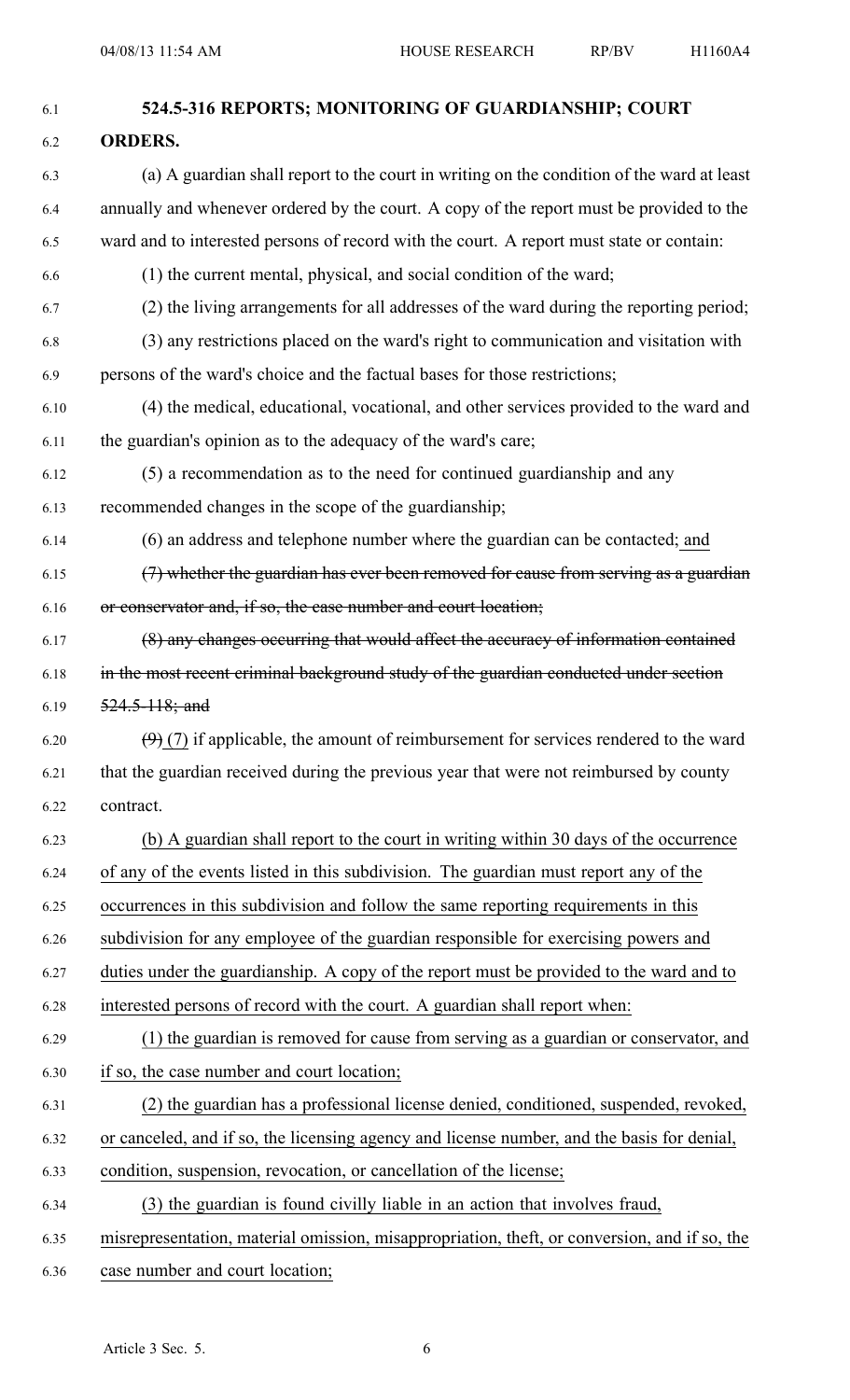| 7.1  | (4) the guardian files for or receives protection under the bankruptcy laws, and                              |
|------|---------------------------------------------------------------------------------------------------------------|
| 7.2  | if so, the case number and court location;                                                                    |
| 7.3  | (5) a civil monetary judgment is entered against the guardian, and if so, the case                            |
| 7.4  | number, court location, and outstanding amount owed;                                                          |
| 7.5  | (6) the guardian is convicted of a crime other than a petty misdemeanor or traffic                            |
| 7.6  | offense, and if so, the case number and court location; or                                                    |
| 7.7  | (7) an order for protection or harassment restraining order is issued against the                             |
| 7.8  | guardian, and if so, the case number and court location.                                                      |
| 7.9  | $\left(\frac{b}{c}\right)$ (c) A ward or interested person of record with the court may submit to the court a |
| 7.10 | written statement disputing statements or conclusions regarding the condition of the ward                     |
| 7.11 | or addressing any disciplinary or legal action that are is contained in the report guardian's                 |
| 7.12 | reports and may petition the court for an order that is in the best interests of the ward or                  |
| 7.13 | for other appropriate relief.                                                                                 |
| 7.14 | $(e)$ (d) An interested person may notify the court in writing that the interested person                     |
| 7.15 | does not wish to receive copies of reports required under this section.                                       |
| 7.16 | $(d)$ (e) The court may appoint a visitor to review a report, interview the ward or                           |
| 7.17 | guardian, and make any other investigation the court directs.                                                 |
| 7.18 | $(e)$ (f) The court shall establish a system for monitoring guardianships, including the                      |
| 7.19 | filing and review of annual reports. If an annual report is not filed within 60 days of the                   |
| 7.20 | required date, the court shall issue an order to show cause.                                                  |
| 7.21 | (g) If a guardian fails to comply with this section, the court may decline to appoint that                    |
| 7.22 | person as a guardian or conservator, or may remove a person as guardian or conservator.                       |
| 7.23 | Sec. 6. Minnesota Statutes 2012, section 524.5-403, is amended to read:                                       |
|      |                                                                                                               |
| 7.24 | 524.5-403 ORIGINAL PETITION FOR APPOINTMENT OR PROTECTIVE                                                     |
| 7.25 | <b>ORDER.</b>                                                                                                 |
| 7.26 | (a) The following may petition for the appointment of a conservator or for any                                |
| 7.27 | other appropriate protective order:                                                                           |
| 7.28 | $(1)$ the person to be protected;                                                                             |
| 7.29 | (2) an individual interested in the estate, affairs, or welfare of the person to be                           |
| 7.30 | protected; or                                                                                                 |
| 7.31 | (3) a person who would be adversely affected by lack of effective management of                               |
| 7.32 | the property and business affairs of the person to be protected.                                              |
| 7.33 | (b) The petition must set forth the petitioner's name, residence, current address                             |
| 7.34 | if different, relationship to the respondent, and interest in the appointment or other                        |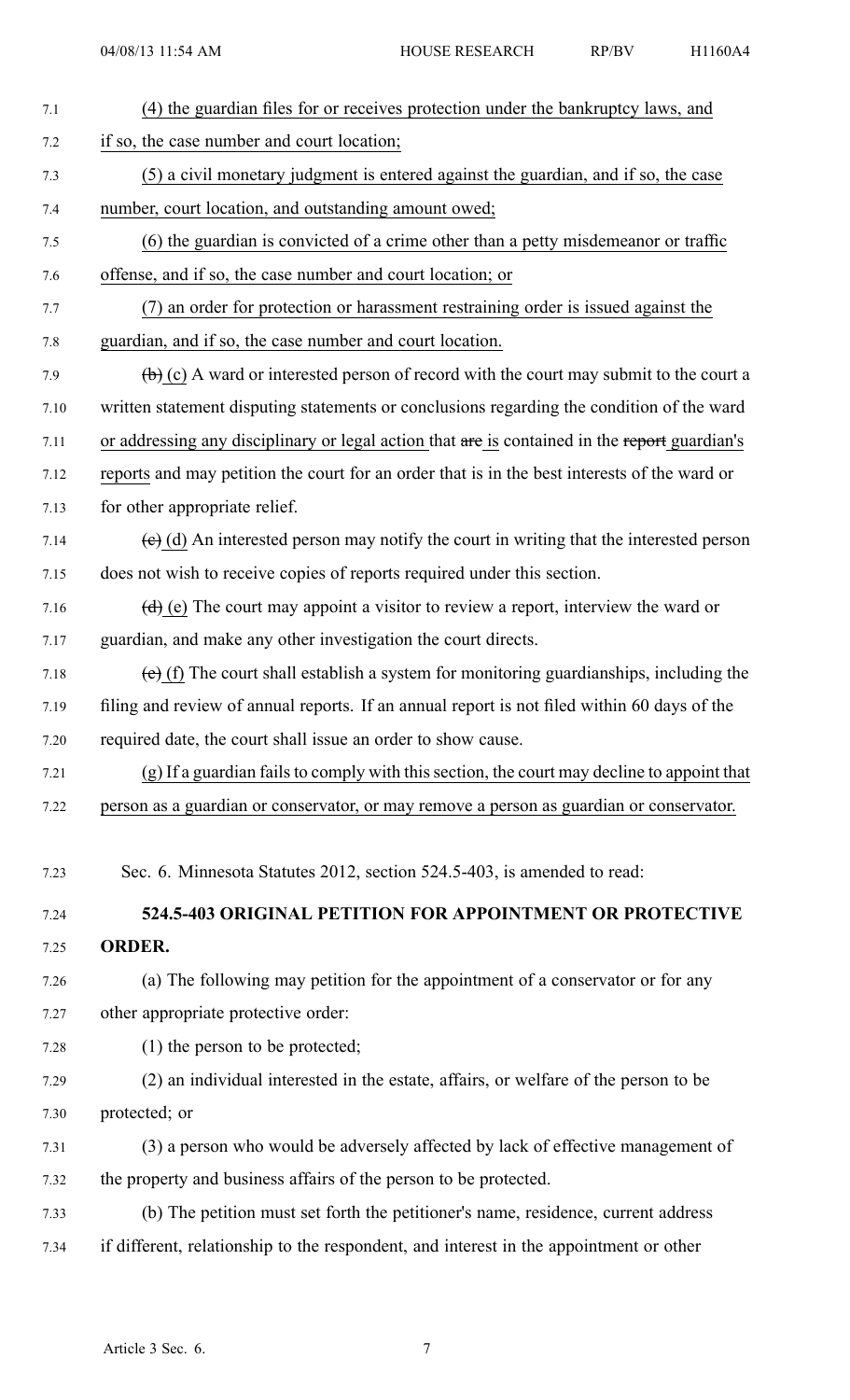8.1 protective order, and, to the extent known, state or contain the following with respec<sup>t</sup> to 8.2 the respondent and the relief requested: 8.3 (1) the respondent's name, age, principal residence, current street address, and, if 8.4 different, the address of the dwelling where it is proposed that the respondent will reside if 8.5 the appointment is made; 8.6 (2) if the petition alleges impairment in the respondent's ability to receive and 8.7 evaluate information, <sup>a</sup> brief description of the nature and extent of the respondent's 8.8 alleged impairment; 8.9 (3) if the petition alleges that the respondent is missing, detained, or unable to 8.10 return to the United States, <sup>a</sup> statement of the relevant circumstances, including the time 8.11 and nature of the disappearance or detention and <sup>a</sup> description of any search or inquiry 8.12 concerning the respondent's whereabouts; 8.13 (4) the name and address of the respondent's: 8.14 (i) spouse, or if the respondent has none, an adult with whom the respondent has 8.15 resided for more than six months before the filing of the petition; and 8.16 (ii) adult children or, if the respondent has none, the respondent's parents and adult 8.17 brothers and sisters or, if the respondent has none, at least one of the adults nearest in 8.18 kinship to the respondent who can be found; 8.19 (5) the name of the administrative head and address of the institution where the 8.20 respondent is <sup>a</sup> patient, resident, or client of any hospital, nursing home, home care 8.21 agency, or other institution; 8.22 (6) the name and address of any legal representative for the respondent; 8.23 (7) the name and address of any health care agen<sup>t</sup> or proxy appointed pursuan<sup>t</sup> to 8.24 <sup>a</sup> health care directive as defined in section 145C.01, <sup>a</sup> living will under chapter 145B, 8.25 or other similar document executed in another state and enforceable under the laws of 8.26 this state; 8.27 (8) <sup>a</sup> general statement of the respondent's property with an estimate of its value, 8.28 including any insurance or pension, and the source and amount of other anticipated 8.29 income or receipts; and 8.30 (9) the reason why <sup>a</sup> conservatorship or other protective order is in the best interest 8.31 of the respondent. 8.32 (c) If <sup>a</sup> conservatorship is requested, the petition must also set forth to the extent 8.33 known: 8.34 (1) the name, address, and telephone number of any proposed conservator and the 8.35 reason why the proposed conservator should be selected;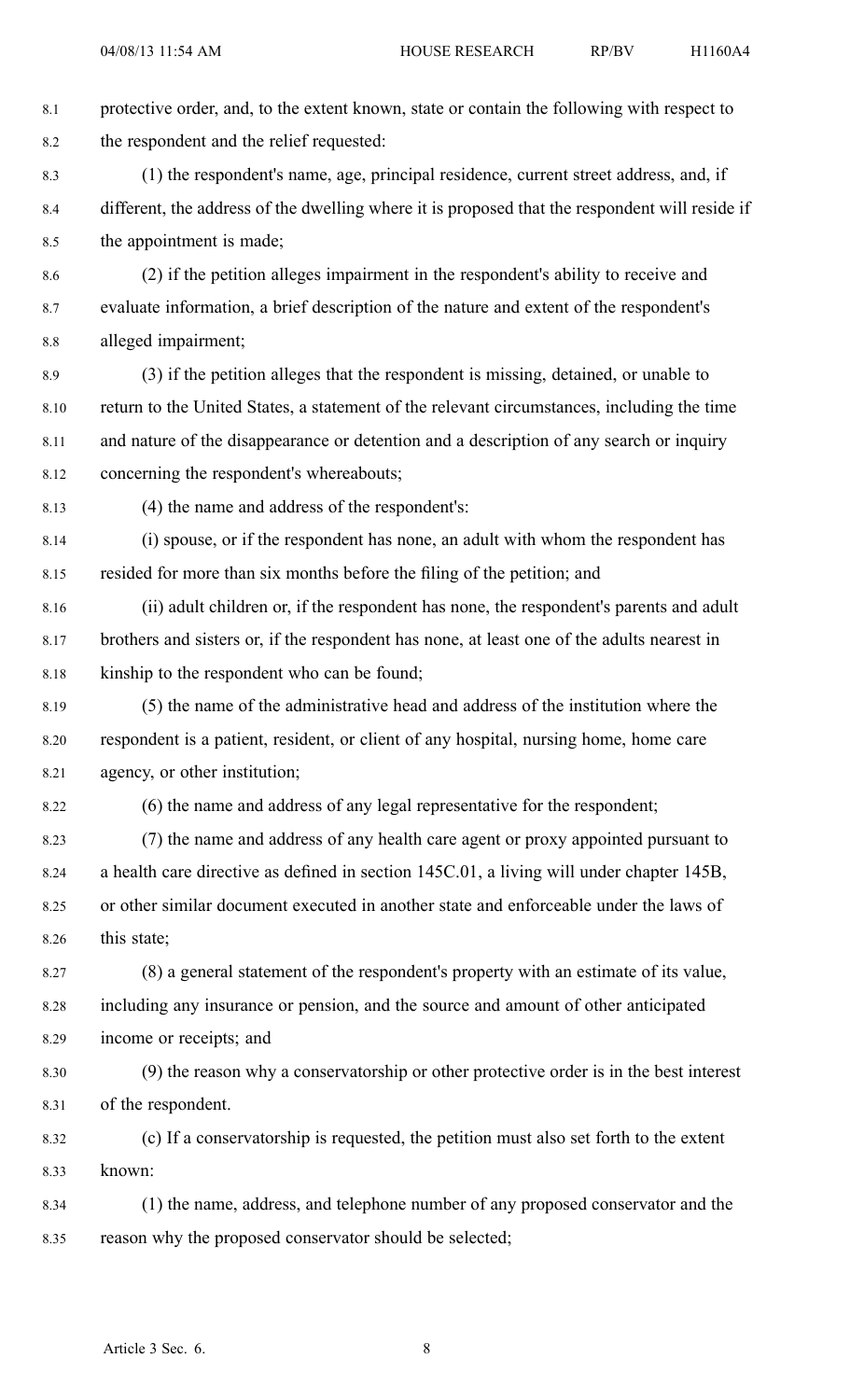| 9.1  | (2) the name, address, and telephone number of any person nominated as conservator          |
|------|---------------------------------------------------------------------------------------------|
| 9.2  | by the respondent if the respondent has attained 14 years of age; and                       |
| 9.3  | (3) the type of conservatorship requested and, if an unlimited conservatorship,             |
| 9.4  | the reason why limited conservatorship is inappropriate or, if a limited conservatorship,   |
| 9.5  | the property to be placed under the conservator's control and any limitation on the         |
| 9.6  | conservator's powers and duties.                                                            |
| 9.7  | (d) The petition must also set forth the following information regarding the proposed       |
| 9.8  | conservator or any employee of the conservator responsible for exercising powers and        |
| 9.9  | duties under the conservatorship:                                                           |
| 9.10 | (1) whether the proposed conservator has ever been removed for cause from serving           |
| 9.11 | as a guardian or conservator and, if so, the case number and court location; and            |
| 9.12 | (2) if the proposed conservator is a professional guardian or conservator, a summary        |
| 9.13 | of the proposed conservator's educational background and relevant work and other            |
| 9.14 | experience:;                                                                                |
| 9.15 | (3) whether the proposed conservator has ever applied for or held, at any time, any         |
| 9.16 | professional license, and if so, the name of the licensing agency, and as applicable, the   |
| 9.17 | license number and status; whether the license is active or has been denied, conditioned,   |
| 9.18 | suspended, revoked, or canceled; and the basis for the denial, condition, suspension,       |
| 9.19 | revocation, or cancellation of the license;                                                 |
| 9.20 | (4) whether the proposed conservator has ever been found civilly liable in an action        |
| 9.21 | that involved fraud, misrepresentation, material omission, misappropriation, theft, or      |
| 9.22 | conversion, and if so, the case number and court location;                                  |
| 9.23 | (5) whether the proposed conservator has ever filed for or received protection under        |
| 9.24 | the bankruptcy laws, and if so, the case number and court location;                         |
| 9.25 | (6) whether the proposed conservator has any outstanding civil monetary judgments           |
| 9.26 | against the proposed conservator, and if so, the case number, court location, and           |
| 9.27 | outstanding amount owed;                                                                    |
| 9.28 | (7) whether an order for protection or harassment restraining order has ever been           |
| 9.29 | issued against the proposed conservator, and if so, the case number and court location; and |
| 9.30 | (8) whether the proposed conservator has ever been convicted of a crime other than          |
| 9.31 | a petty misdemeanor or traffic offense, and if so, the case number and the crime of which   |
| 9.32 | the conservator was convicted.                                                              |
| 9.33 | Sec. 7. Minnesota Statutes 2012, section 524.5-420, is amended to read:                     |

## 9.34 **524.5-420 REPORTS; APPOINTMENT OF VISITOR; MONITORING;** 9.35 **COURT ORDERS.**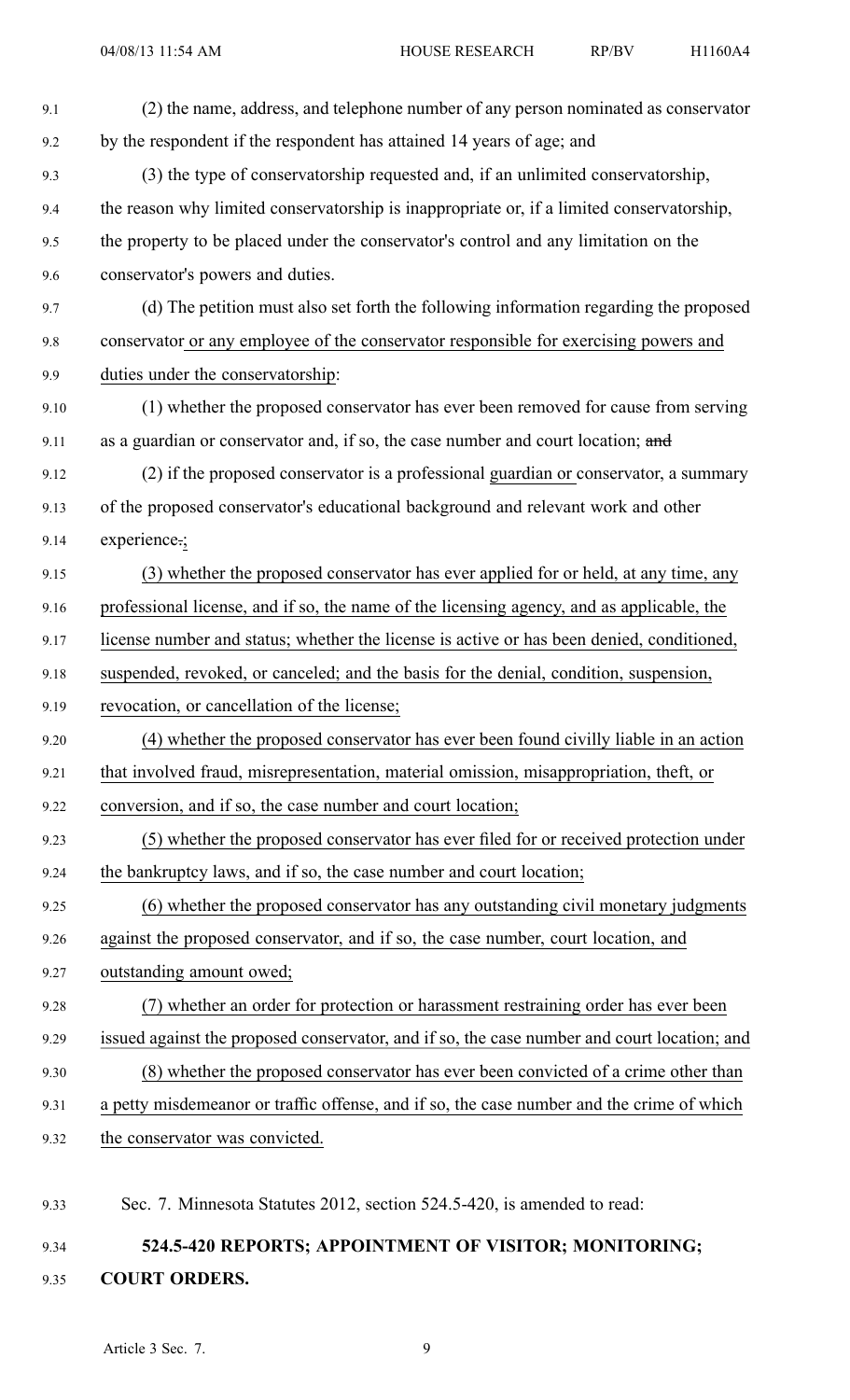10.1 (a) A conservator shall repor<sup>t</sup> to the court for administration of the estate annually 10.2 unless the court otherwise directs, upon resignation or removal, upon termination of the 10.3 conservatorship, and at other times as the court directs. An order, after notice and hearing, 10.4 allowing an intermediate repor<sup>t</sup> of <sup>a</sup> conservator adjudicates liabilities concerning the 10.5 matters adequately disclosed in the accounting. An order, after notice and hearing, allowing 10.6 <sup>a</sup> final repor<sup>t</sup> adjudicates all previously unsettled liabilities relating to the conservatorship. 10.7 (b) A repor<sup>t</sup> must state or contain <sup>a</sup> listing of the assets of the estate under the 10.8 conservator's control and <sup>a</sup> listing of the receipts, disbursements, and distributions during 10.9 the reporting period. 10.10 (c) The repor<sup>t</sup> must also state: 10.11 (1) an address and telephone number where the conservator can be contacted; 10.12 (2) whether the conservator has ever been removed for cause from serving as a 10.13 guardian or conservator and, if so, the case number and court locations; and 10.14 (3) any changes occurring that would affect the accuracy of information contained in 10.15 the most recent criminal background study of the conservator conducted under section 10.16 524.5-118. 10.17 (d) A conservator shall repor<sup>t</sup> to the court in writing within 30 days of the occurrence 10.18 of any of the events listed in this subdivision. The conservator must repor<sup>t</sup> any of the 10.19 occurrences in this subdivision and follow the same reporting requirements in this 10.20 subdivision for any employee of the conservator responsible for exercising powers and 10.21 duties under the conservatorship. A copy of the repor<sup>t</sup> must be provided to the protected 10.22 person and to interested persons of record with the court. A conservator shall repor<sup>t</sup> when: 10.23 (1) the conservator is removed for cause from serving as <sup>a</sup> guardian or conservator, 10.24 and if so, the case number and court location; 10.25 (2) the conservator has <sup>a</sup> professional license denied, conditioned, suspended, 10.26 revoked, or canceled, and if so, the licensing agency and license number, and the basis for 10.27 denial, condition, suspension, revocation, or cancellation of the license; 10.28 (3) the conservator is found civilly liable in an action that involves fraud, 10.29 misrepresentation, material omission, misappropriation, theft, or conversion, and if so, the 10.30 case number and court location; 10.31 (4) the conservator files for or receives protection under the bankruptcy laws, and 10.32 if so, the case number and court location; 10.33 (5) <sup>a</sup> civil monetary judgment is entered against the conservator, and if so, the case 10.34 number, court location, and outstanding amount owed; 10.35 (6) the conservator is convicted of <sup>a</sup> crime other than <sup>a</sup> petty misdemeanor or traffic 10.36 offense, and if so, the case number and court location; or